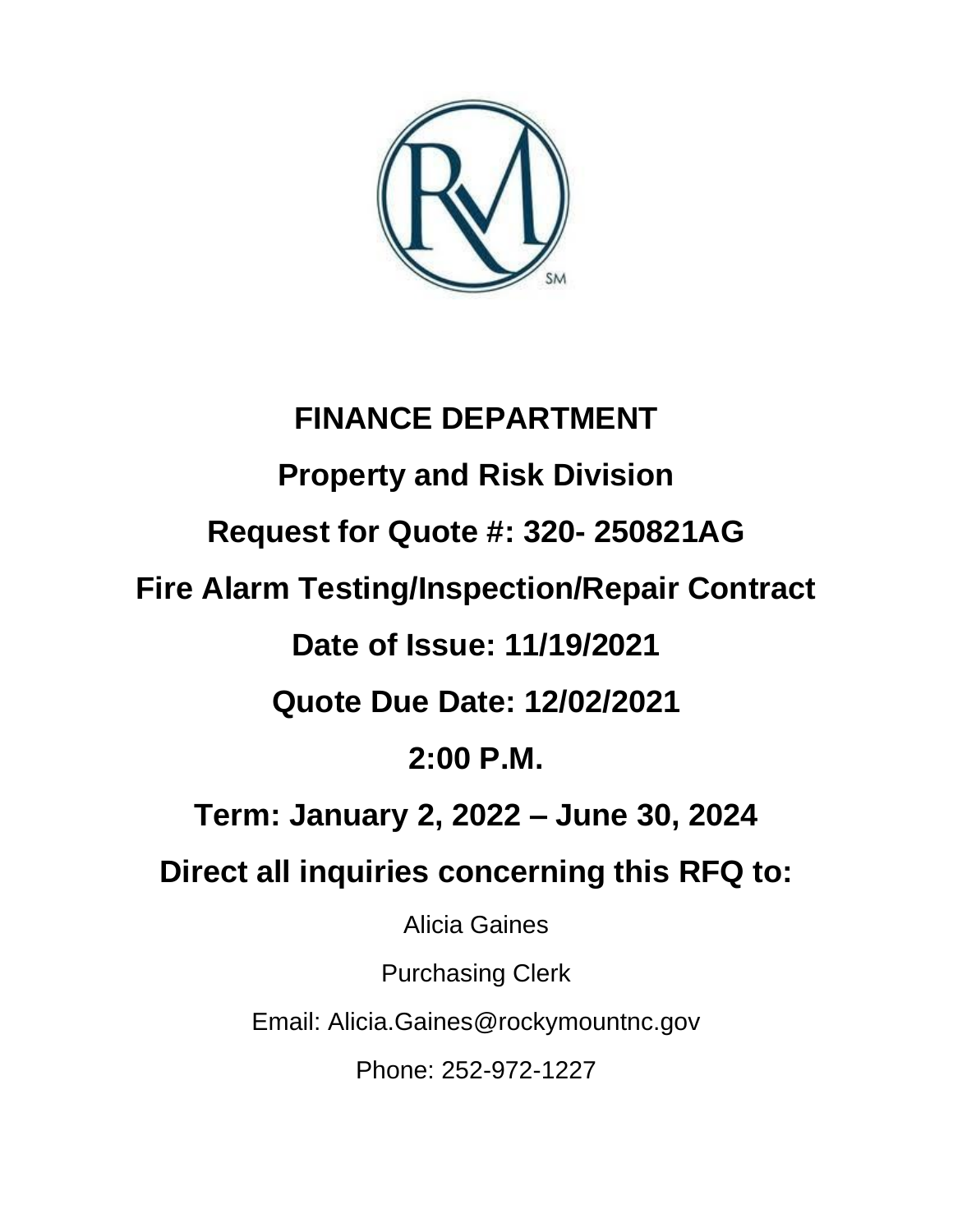

## **Request for Quote # 320-250821AG** \_\_\_\_\_\_\_\_\_\_\_\_\_\_\_\_\_\_\_\_\_\_\_\_\_\_\_\_\_\_\_\_\_\_\_\_\_\_\_\_\_\_\_\_\_\_\_\_\_\_\_\_\_\_

For purchasing division processing, please provide your company's Federal Employer Identification Number or alternate identification number (e.g. Social Security Number). Pursuant to North Carolina General Statute 132-1.10(b) this identification number shall not be released to the public. **This page will be removed and shredded, or otherwise kept confidential**, before the procurement file is made available for public inspection.

> **This page is to be filled out and returned with your bid. Failure to do so may subject your bid to rejection.**

> > **ID Number:**

\_\_\_\_\_\_\_\_\_\_\_\_\_\_\_\_\_\_\_\_\_\_\_\_\_\_\_\_\_\_\_\_\_\_\_\_\_\_\_\_\_\_\_\_\_\_\_\_\_\_\_\_\_\_ Federal ID Number or Social Security Number

\_\_\_\_\_\_\_\_\_\_\_\_\_\_\_\_\_\_\_\_\_\_\_\_\_\_\_\_\_\_\_\_\_\_\_\_\_\_\_\_\_\_\_\_\_\_\_\_\_\_\_\_\_\_ Vendor Name

*"All bidders are hereby notified that they must have the proper license as required under the North Carolina laws. All prospective contractors shall be responsible for complying with state law and local ordinances."*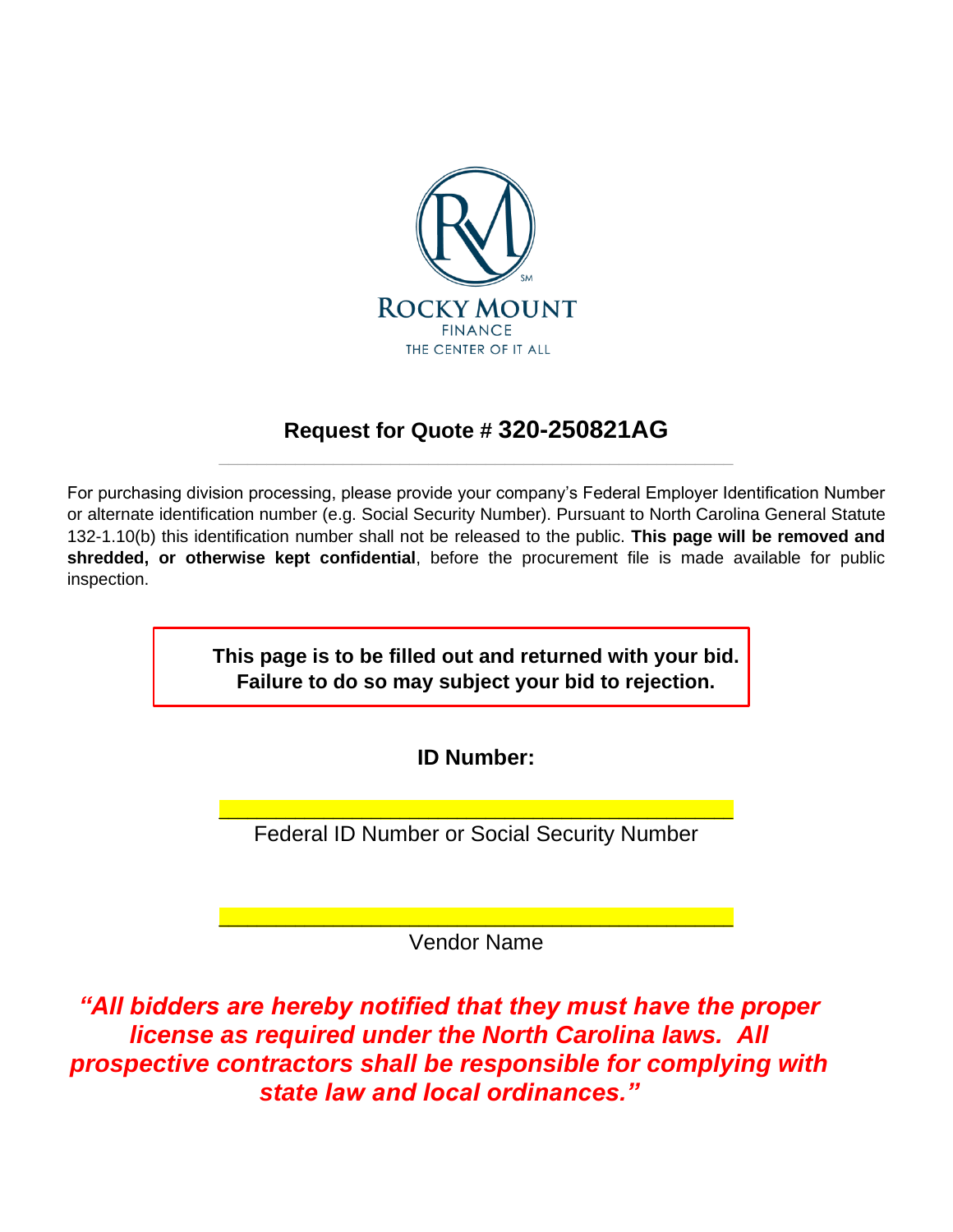|                                                                    | <b>City of Rocky Mount</b><br><b>Property and Risk Division</b> |  |  |
|--------------------------------------------------------------------|-----------------------------------------------------------------|--|--|
| Refer ALL Inquiries regarding this RFQ to:<br><b>Alicia Gaines</b> | Request for Quote # 320-250821AG                                |  |  |
| <b>Purchasing Clerk</b>                                            | Quotes will be due: 12/02/2021                                  |  |  |
|                                                                    | <b>Contract Type: Service</b>                                   |  |  |

#### **EXECUTION**

In compliance with this Request for Quote, and subject to all the conditions herein, the undersigned Vendor offers and agrees to furnish and deliver any or all items upon which prices are quoted, at the prices set opposite each item within the time specified herein. By executing this quote, the undersigned Vendor certifies that this quote is submitted competitively and without collusion (G.S. 143- 54), that none of its officers, directors, or owners of an unincorporated business entity has been convicted of any violations of Chapter 78A of the General Statutes, the Securities Act of 1933, or the Securities Exchange Act of 1934 (G.S. 143-59.2), and that it is not an ineligible Vendor as set forth in G.S. 143-59.1. False certification is a Class I felony. Furthermore, by executing this quote, the undersigned certifies to the best of Vendor's knowledge and belief, that it and its principals are not presently debarred, suspended, proposed for debarment, declared ineligible or voluntarily excluded from covered transactions by any Federal or State department or City department. As required by G.S. 143-48.5, the undersigned Vendor certifies that it, and each of its sub-contractors for any Contract awarded as a result of this RFQ, complies with the requirements of Article 2 of Chapter 64 of the NC General Statutes, including the requirement for each employer with more than 25 employees in North Carolina to verify the work authorization of its employees through the federal E-Verify system. G.S. 133-32 and Executive Order 24 (2009) prohibit the offer to, or acceptance by, any City Employee associated with the preparing plans, specifications, estimates for public Contract; or awarding or administering public Contracts; or inspecting or supervising delivery of the public Contract of any gift from anyone with a Contract with the City , or from any person seeking to do business with the City . By execution of any response in this quote, you attest, for your entire organization and its employees or agents, that you are not aware that any such gift has been offered, accepted, or promised by any employees of your organization. **Do you have a financial interest or tangible personal benefit with a city of Rocky Mount employee, officer, or agent? \_\_\_\_ Yes \_\_\_\_ No If yes note the employee, officer, or agent; department; and the perceived or**  actual conflict of interest.

**Failure to execute/sign quote prior to submittal shall render quote invalid and it WILL BE REJECTED. Late quotes cannot be accepted.**

| <b>VENDOR:</b>                                                                                             |       |                          |                           |
|------------------------------------------------------------------------------------------------------------|-------|--------------------------|---------------------------|
| <b>STREET ADDRESS:</b>                                                                                     |       | P.O. BOX:                | ZIP:                      |
| CITY & STATE & ZIP:                                                                                        |       | <b>TELEPHONE NUMBER:</b> | <b>TOLL FREE TEL. NO:</b> |
| <b>PRINCIPAL PLACE OF BUSINESS ADDRESS IF DIFFERENT FROM ABOVE (SEE INSTRUCTIONS TO VENDORS ITEM #11):</b> |       |                          |                           |
| <b>PRINT NAME &amp; TITLE OF PERSON SIGNING ON BEHALF OF VENDOR:</b>                                       |       | <b>FAX NUMBER:</b>       |                           |
| <b>VENDOR'S AUTHORIZED SIGNATURE:</b>                                                                      | DATE: | EMAIL:                   |                           |

Offer valid for at least 60 days from date of quote opening, unless otherwise stated here: **The ansignment** days.

#### **ACCEPTANCE OF QUOTE**

If any or all parts of this quote are accepted by the City of Rocky Mount, an authorized representative of the City of Rocky Mount shall affix his/her signature hereto and this document and all provisions of this Request for Quote along with the Vendor response and the written results of any negotiations shall then constitute the written agreement between the parties. A copy of this acceptance will be forwarded to the successful Vendor(s).

| FOR CITY USE ONLY: Offer accept and Contract awarded this | day of | 20 | as indicated on the attached |
|-----------------------------------------------------------|--------|----|------------------------------|
| certification, by                                         |        |    |                              |

#### **(Authorized Representative of City of Rocky Mount)**

**\_\_\_\_\_\_\_\_\_\_\_\_\_\_\_\_\_\_\_\_\_\_\_\_\_\_\_\_\_\_\_\_\_\_\_\_\_\_\_\_\_\_\_\_\_\_**

**PRE-AUDIT:** This instrument has been preaudited in the manner required by the Budget and Fiscal Control Act.

| <b>Finance Director</b> | Date |
|-------------------------|------|
|-------------------------|------|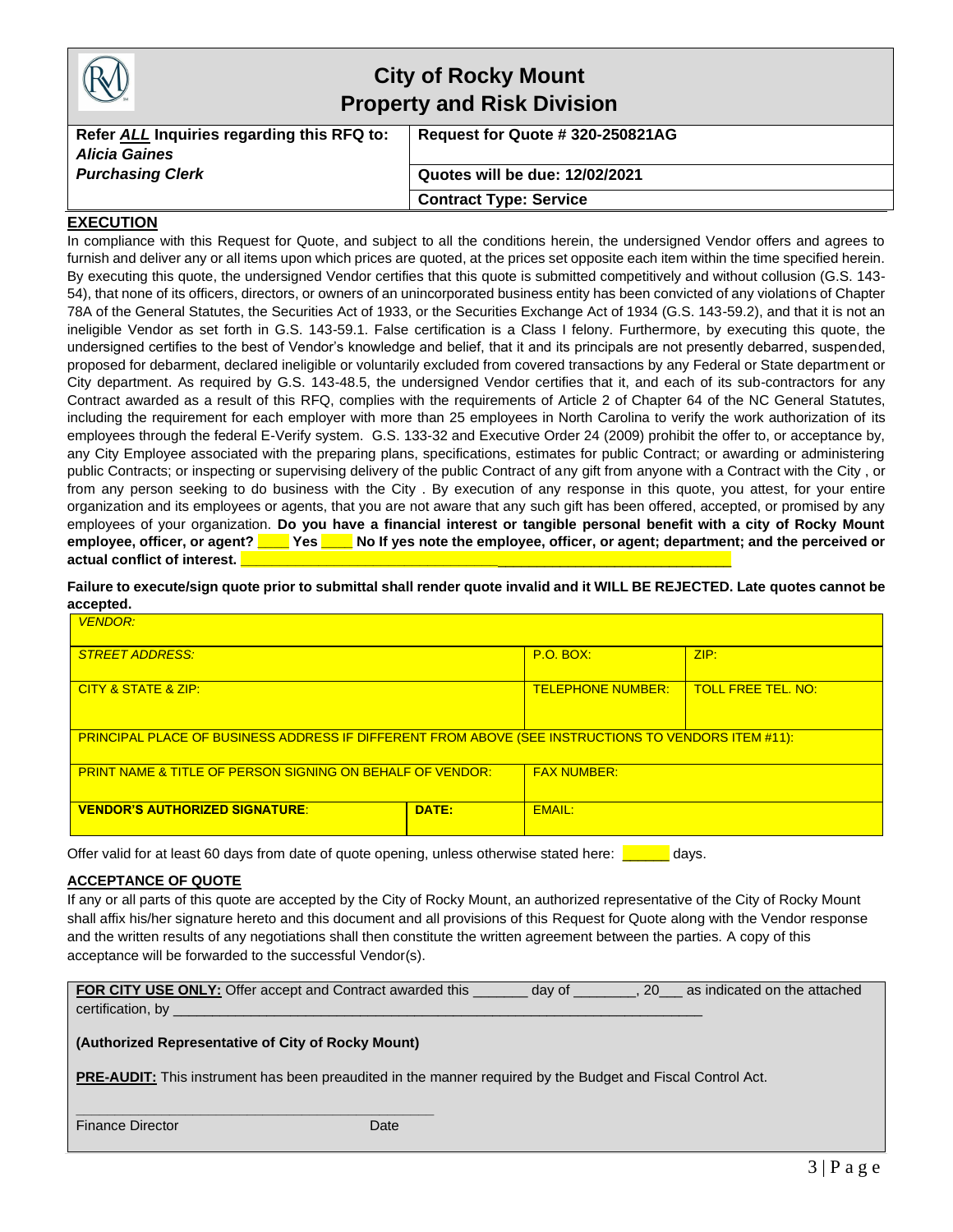## **Contents**

| 1.0 |                                                            |  |
|-----|------------------------------------------------------------|--|
| 2.0 |                                                            |  |
| 2.1 |                                                            |  |
| 2.2 |                                                            |  |
| 2.3 |                                                            |  |
| 2.4 |                                                            |  |
| 2.5 |                                                            |  |
| 2.6 |                                                            |  |
| 2.7 |                                                            |  |
| 3.0 |                                                            |  |
| 3.1 |                                                            |  |
| 3.2 |                                                            |  |
| 3.3 |                                                            |  |
| 4.0 |                                                            |  |
| 4.1 |                                                            |  |
| 4.2 |                                                            |  |
| 4.3 |                                                            |  |
| 4.4 |                                                            |  |
| 4.5 |                                                            |  |
| 5.0 |                                                            |  |
| 5.1 |                                                            |  |
| 5.2 |                                                            |  |
| 5.3 |                                                            |  |
| 5.4 |                                                            |  |
| 5.5 |                                                            |  |
|     |                                                            |  |
|     |                                                            |  |
|     | ATTACHMENT C: ACCEPTANCE OF GENERAL TERMS & CONDITIONS  16 |  |
|     |                                                            |  |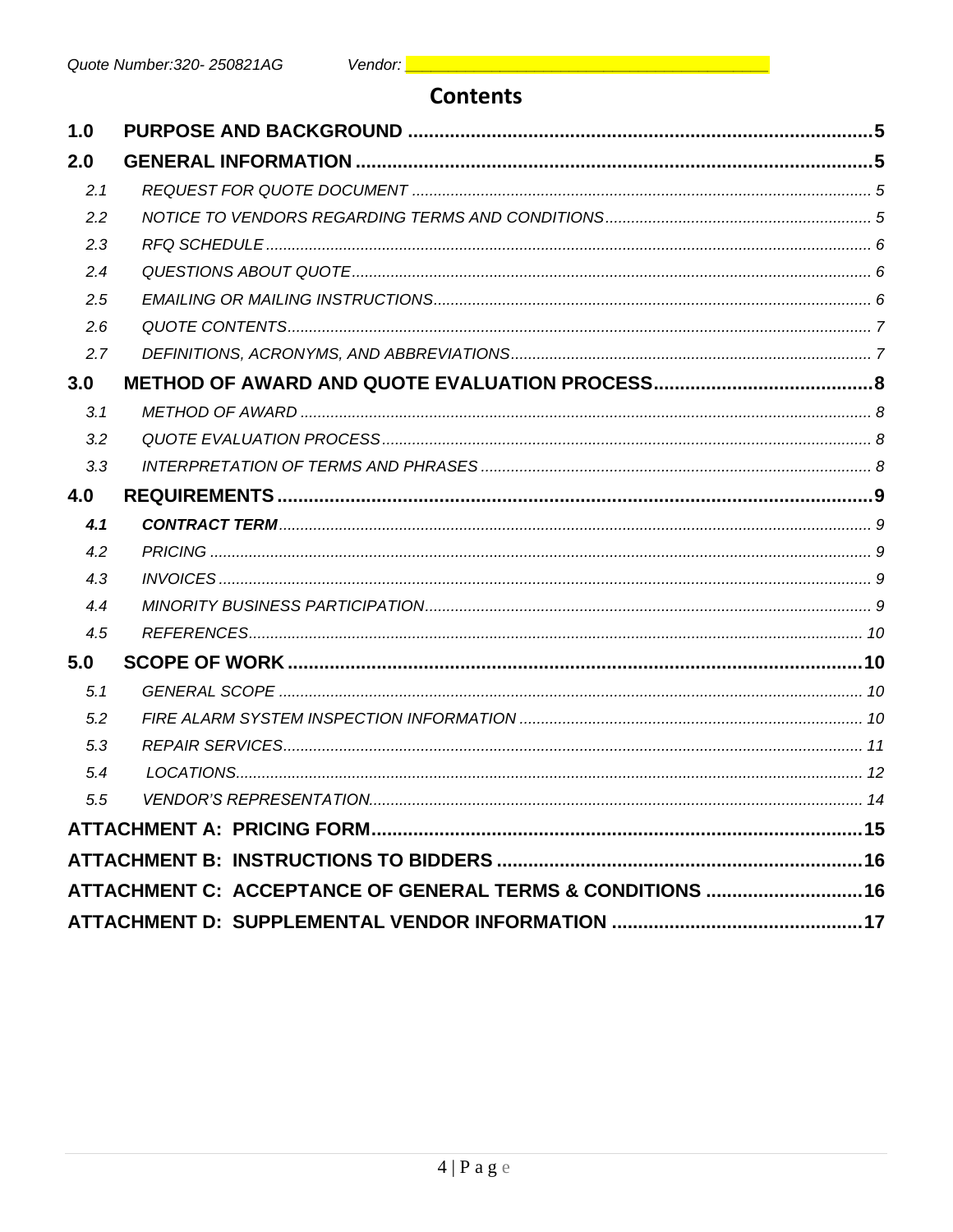# <span id="page-4-0"></span>**1.0 PURPOSE AND BACKGROUND**

The city of Rocky Mount is seeking qualified companies to conduct Fire Alarm and Sprinkler Systems testing and provide repairs when required. All testing shall be completed in accordance with applicable NFPA guidelines, state law and local fire code/ordinances. Testing/service shall be based on the location schedule in 5.2. Testing will be completed on a scheduled basis and vendors will be responsible for providing the city a testing schedule 60 days in advance detailing the date, time and location that testing will occur. Responding firm should be able to provide maintenance and/or repair assistance within 48 hours. Labor rates for normal and afterhours request should be included in quote.

Quotes shall be submitted in accordance with the terms and conditions of this RFQ and any addenda issued hereto.

# <span id="page-4-1"></span>**2.0 GENERAL INFORMATION**

## <span id="page-4-2"></span>**2.1 REQUEST FOR QUOTE DOCUMENT**

The RFQ is comprised of the base RFQ document, any attachments, and any addenda released before Contract award. All attachments and addenda released for this RFQ in advance of any Contract award are incorporated herein by reference. Vendor may attach its quote to this RFQ for submission; however, any and all additional, modified or conflicting terms and conditions submitted on or with Vendor's quote shall be disregarded and shall not be considered a part of any contract arising from this RFQ. Any attempt to delete or avoid the force of the previous sentence shall render Vendor's quote invalid, and it shall not be considered.

## <span id="page-4-3"></span>**2.2 NOTICE TO VENDORS REGARDING TERMS AND CONDITIONS**

It shall be the Vendor's responsibility to read the Instructions, the Cities' terms and conditions, all relevant exhibits and attachments, and any other components made a part of this RFQ and comply with all requirements and specifications herein. Vendors are also responsible for obtaining and complying with all Addenda and other changes that may be issued concerning this RFQ.

If Vendors have questions, issues, or exceptions regarding any term, condition, or other component within this RFQ (including proposed alternate language), those **must** be submitted as questions in accordance with the instructions in Section 2.4. QUESTIONS ABOUT QUOTE. If the City determines that any changes will be made resulting from the questions asked, then such decisions will be communicated in the form of an RFQ addendum. The City may also elect to leave open the possibility for post-contract negotiation and amendment of specific provisions of the Contract that have been addressed during the question and answer period. Other than through this process, the City rejects and will not be required to evaluate or consider any additional or modified terms and conditions submitted with Vendor's quote. This applies to any language appearing in or attached to the document as part of the Vendor's quote that purports to vary any terms and conditions or Vendors' instructions herein or to render the quote non-binding or subject to further negotiation. *Vendor's quote shall constitute a firm offer.* **By execution and delivery of a quote in response to this RFQ, the Vendor agrees that any additional or modified terms and conditions, whether submitted purposefully or inadvertently, shall have no force or effect, and will be disregarded. Noncompliance with, or any attempt to alter or delete, this paragraph shall constitute sufficient grounds to reject Vendor's quote as nonresponsive. Any quote that contains language that indicates the quote is non-binding or subject to further negotiation before a contractual document may be signed shall be rejected.**

Contact with anyone working for or with the City regarding this RFQ other than the City of Rocky Mount Purchasing Office Contract Lead named on the face page of this RFQ or in the manner specified by this RFQ shall constitute grounds for rejection of said Vendor's offer, at the Cities election.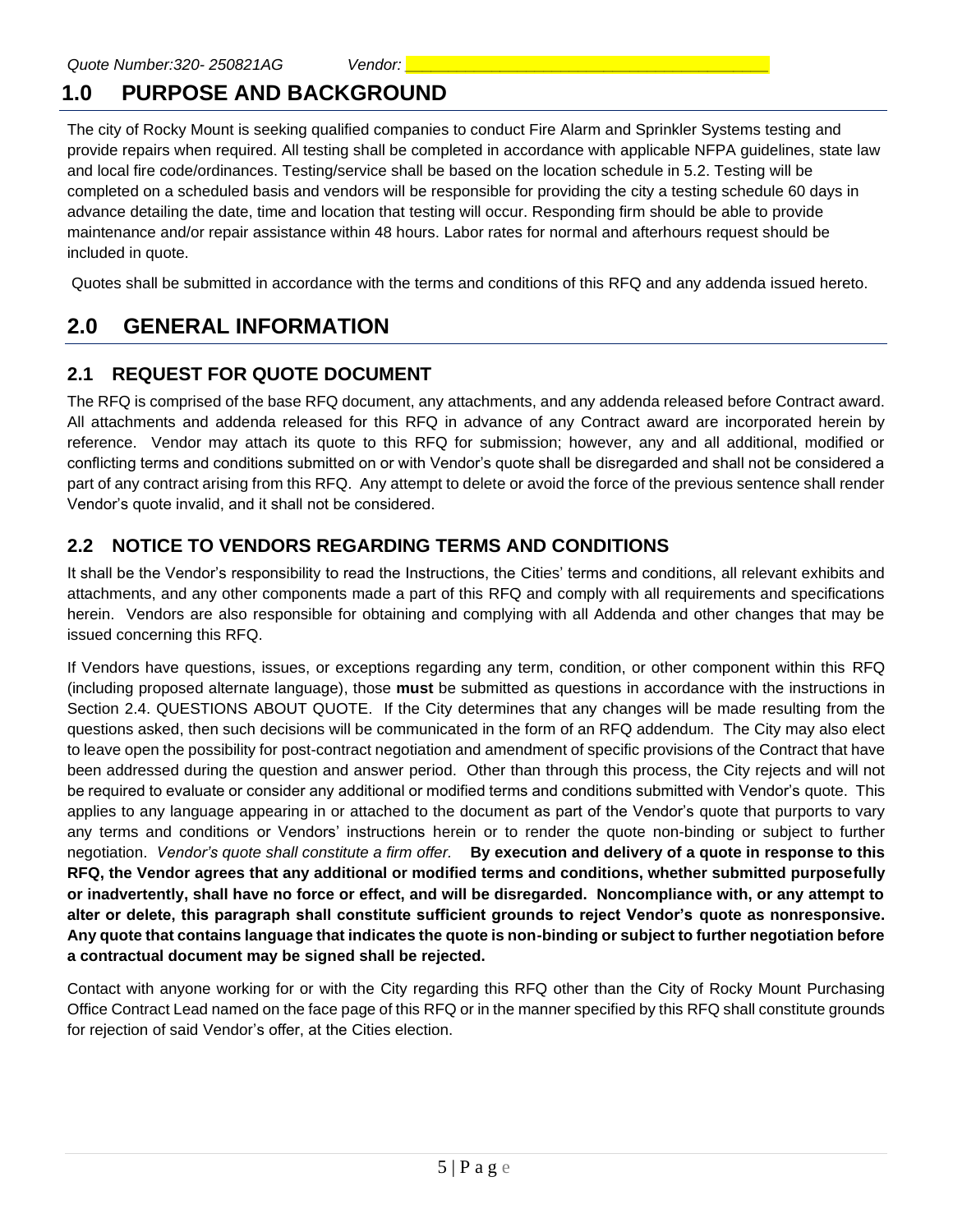## <span id="page-5-0"></span>**2.3 RFQ SCHEDULE**

The table below shows the *intended* schedule for this RFQ. The City will make every effort to adhere to this schedule.

| <b>Action</b>                                     | <b>Responsibility</b> | Date/Time            |
|---------------------------------------------------|-----------------------|----------------------|
| <b>Issue RFQ</b>                                  | City                  | Thursday, 11/19/2021 |
| <b>Submit Written Questions/Question Deadline</b> | Vendors               | Tuesday, 11/23/2021  |
| Provide Response to Questions/Addendum            | Citv                  | Monday, 11/29/2021   |
| Submit Bids                                       | Vendors               | Thursday, 12/2/2021  |
| <b>Award Contract</b>                             | City                  | TBD                  |

#### <span id="page-5-1"></span>**2.4 QUESTIONS ABOUT QUOTE**

**Purpose:** Upon review of the RFQ documents, Vendors may have questions to clarify or interpret the RFQ in order to submit the best quote possible. To accommodate the Quote Questions process, Vendors shall submit any such questions by the above due date.

**Instructions:** Written questions shall be emailed to [Alicia.Gaines@rockymountnc.gov](mailto:debra.harris@rockymountnc.gov) by the date and time specified above. Vendors should enter "RFQ # 320- 250821AG \_– Questions" as the subject for the email. Questions submittals should include a reference to the applicable RFQ section and be submitted in a format shown below:

| <b>Reference</b>         | <b>Vendor Question</b> |
|--------------------------|------------------------|
| RFQ Section, Page Number | Vendor question?       |

Questions received prior to the submission deadline date, the City 's response, and any additional terms deemed necessary by the City will be posted in the form of an addendum, available on the City of Rocky Mount Purchasing webpage http://www.rockymountnc.gov/services-finance-bids/, and/or the North Carolina's Interactive Purchasing System (IPS), [http://www.ips.state.nc.us,](http://www.ips.state.nc.us/) and shall become an Addendum to this RFQ. No information, instruction or advice provided orally or informally by any City personnel, whether made in response to a question or otherwise in connection with this RFQ, shall be considered authoritative or binding. Vendors shall be entitled to rely *only* on written material contained in an Addendum to this RFQ. The dated noted in the RFQ schedule for the City to provide responses to questions also serves as the addendum deadline. If you do not receive a courtesy email notification regarding the addendum by that date do check the City of Rocky Mount Purchasing webpage.

#### <span id="page-5-2"></span>**2.5 EMAILING OR MAILING INSTRUCTIONS**

**Instructions**: Quotes, subject to the conditions made a part hereof and the receipt requirements described below, shall be received at the address indicated in the table below, for furnishing and delivering those items as described herein.

| <b>MAILING ADDRESS FOR DELIVERY OF QUOTE</b><br><b>VIA U.S. POSTAL SERVICE</b> | OFFICE ADDRESS FOR DELIVERY BY ANY OTHER<br>MEANS, SPECIAL DELIVERY, OVERNIGHT DELIVERY,<br>OR BY ANY OTHER CARRIER |
|--------------------------------------------------------------------------------|---------------------------------------------------------------------------------------------------------------------|
| QUOTE NUMBER: 320-250821AG                                                     | QUOTE NUMBER: 320-250821AG                                                                                          |
| Attn: Alicia Gaines, Purchasing Clerk                                          | Attn: Alicia Gaines, Purchasing Clerk                                                                               |
| Address: PO BOX 1180                                                           | Address: 331 S. Franklin Street                                                                                     |
| Rocky Mount, NC 27802                                                          | Rocky Mount, NC 27802                                                                                               |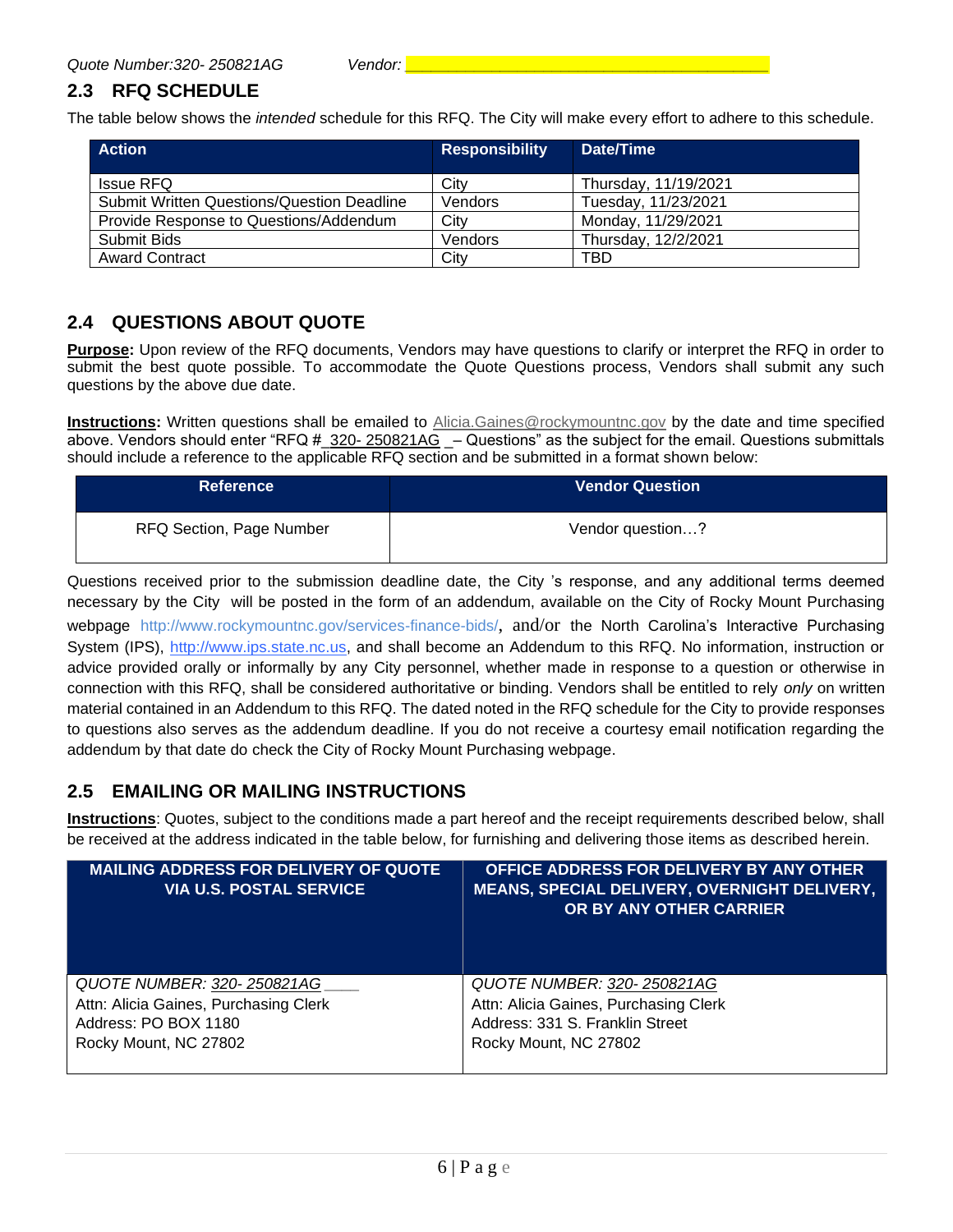Vendors shall deliver either **one (1) signed electronic emailed copy** t[o Alicia.Gaines@rockymountnc.gov](mailto:debra.harris@rockymountnc.gov) response or one **(1) signed original executed quote** to the address identified in the table in this Section. Address package and insert quote number as shown in the table above.

Quote number shall be marked on the outside of the sealed envelope with the Vendor's name and date and time of opening.

**IMPORTANT NOTE:** It is the responsibility of the Vendor to have the signed quote physically in this Office by the specified time and date quotes are due, regardless of the method of delivery. **This is an absolute requirement.** The time of delivery will be marked on each quote when received, and any quote received after the submission deadline will not be accepted or evaluated.

All risk of late arrival due to unanticipated delay—whether delivered by hand, U.S. Postal Service, courier or other delivery service or method—is entirely on the Vendor. Note that the U.S. Postal Service generally does not deliver mail to the street address above, but to the City 's Mail Service Center. Vendors are cautioned that quotes sent via U.S. Mail, including Express Mail, may not be delivered to the purchasing office on the due date in time to meet the quote deadline. All Vendors are urged to take the possibility of delay into account when submitting a quote.

If quote is hand delivered please note that the Frederick E. Turnage Municipal Building requires all visitors to sign in with the guard stationed on the first floor. Visitors will only have access through the building accompanied with a City employee.

#### **This informal RFQ does not require a public opening of bids.**

#### <span id="page-6-0"></span>**2.6 QUOTE CONTENTS**

Vendor shall populate all attachments of this RFQ that require the Vendor to provide information and include an authorized signature where requested, as outlined below. Vendor Responses shall include the following items and they should be arranged in the following order:

- a) Completed and signed version of EXECUTION PAGE, along with the body of the RFQ, and signed receipt pages of any addenda released in conjunction with this RFQ.
- b) Completed version of ATTACHMENT A: PRICING FORM
- c) ATTACHMENT B: INSTRUCTIONS TO BIDDERS
- d) ATTACHMENT C: ACCEPTANCE OF TERMS AND CONDITIONS
- e) ATTACHMENT D: SUPPLEMENTAL VENDOR INFORMATION

#### <span id="page-6-1"></span>**2.7 DEFINITIONS, ACRONYMS, AND ABBREVIATIONS**

- a) **BUYER:** The employee of the City Department that places an order with the Vendor.
- b) **CONTRACT LEAD:** Representative of the *City of Rocky Mount Purchasing Office* who corresponds with potential Vendors in order to identify and contract with that Vendor providing the greatest benefit to the City of Rocky Mount and who will administer the contract for the City.
- c) **FOB-DESTINATION:** Title changes hand from Vendor to purchaser at the destination point of the shipment; Vendor owns commodity in transit and files any claims, and Vendor pays all freight and any related transportation charges. A solicitation may request Vendors to separately identify freight charges in their quote, but no amount or charge not included as part of the total quote price will be paid.
- d) **LOT**: A grouping of similar products within this RFQ.
- e) **ON-TIME DELIVERY:** The delivery of all items within a single order to the receiving point designated by the ordering entity within the delivery time required.
- f) **RFQ:** Request for Quote.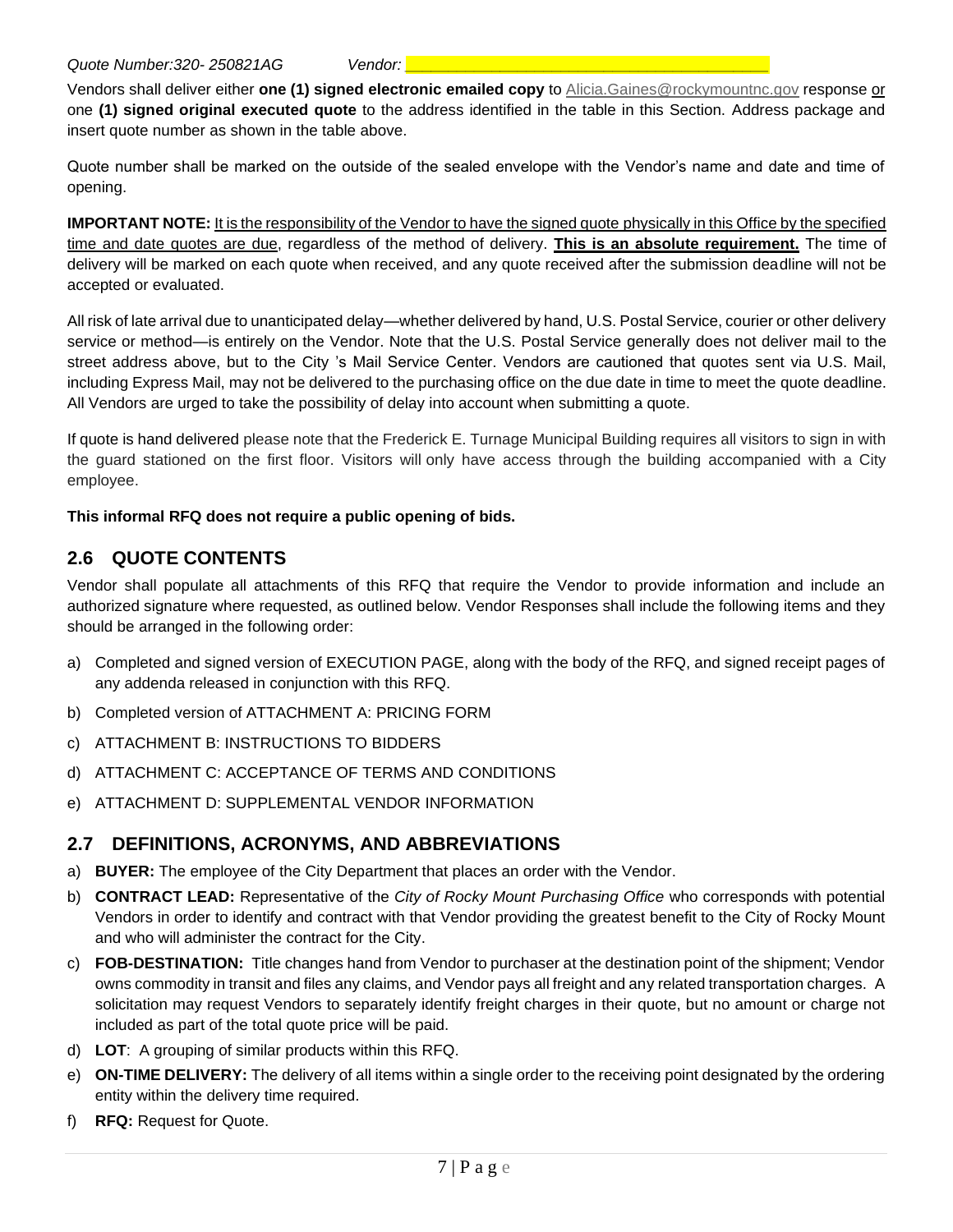g) **VENDOR:** Supplier, proposer, company, firm, corporation, partnership, individual or other entity submitting a response to a Request for Quote.

# <span id="page-7-0"></span>**3.0 METHOD OF AWARD AND QUOTE EVALUATION PROCESS**

### <span id="page-7-1"></span>**3.1 METHOD OF AWARD**

Contracts will be awarded in accordance with G.S. 143-129, 143-131 and the evaluation criteria set out in this solicitation. Prospective Vendors shall not be discriminated against on the basis of any prohibited grounds as defined by Federal and State law.

The City may obtain quotes from one or more potential Vendors. All quotes will be evaluated, and award will be based on lowest responsive quote meeting specifications.

*Local Preference Policy. The only exception to the lowest responsive, responsible bidder method of award will be the local preference policy. The preference will allow an Eligible Local Bidder to match the price and terms of the lowest responsible, responsive bidder who is a Non-Local Bidder, if the Eligible Local Bidder's price is within five percent (5%) or \$25,000, whichever is less, of the lowest responsible, responsive Non-Local Bidder's price .An eligible local vendor is one that is current on property taxes in the City of Rocky Mount and meets the qualifications set forth in the policy. An application can be found at<https://rockymountnc.gov/services-finance-vendor-registration/>*

## <span id="page-7-2"></span>**3.2 QUOTE EVALUATION PROCESS**

- a) Quotes are requested for the items as specified, or item(s) equivalent in design, function and performance. The City reserves the right to reject any quote on the basis of fit, form and function as well as cost.
- b) The City shall review the responses to this RFQ to confirm that they meet the specifications and requirements. The City reserves the right to waive any minor informality or technicality.
- c) For all responses that pass the initial review process, the City will review and assess the Vendors' pricing. The City may request additional formal responses or submissions from any or all Vendors for the purpose of clarification or to amplify the materials presented in any part of the quote. Vendors are cautioned, however, that the City is not required to request clarification, and often does not. Therefore, all quotes should be complete and reflect the most favorable terms available from the Vendor. Prices quoted cannot be altered or modified as part of a clarification.
- d) Quotes will be evaluated, based on the award criteria identified in Section 3.1 METHOD OF AWARD.

Award of a Contract to one Vendor does not mean that the other quotes lacked merit, but that, all factors considered, the selected quote was deemed most advantageous and represented the best value to the City.

Vendors are cautioned that this is a request for quote, not a request or an offer to contract, and the City reserves the unqualified right to reject any and all offers at any time if such rejection is deemed to be in the best interest of the City .

**CONFIDENTIALITY DURING PROCESS:** During the evaluation period and prior to award, all information concerning the quote and evaluation is **confidential**, and possession of the quotes and accompanying information is limited to personnel of the issuing department and any third parties involved in this procurement process, and to the committee responsible for participating in the evaluation. Any attempt on behalf of a Vendor to gain such confidential information, or to influence the evaluation process (e.g., contact anyone involved in the evaluation, criticize another Vendor, offer any benefit or information not contained in the quote) in any way is a violation of North Carolina purchasing law and regulations and shall constitute sufficient grounds for disqualification of Vendor's offer from further evaluation or consideration in the discretion of the City .

## <span id="page-7-3"></span>**3.3 INTERPRETATION OF TERMS AND PHRASES**

This Request for Quote serves two functions: (1) to advise potential Vendors of the parameters of the solution being sought by the Department; and (2) to provide (together with other specified documents) the terms of the Contract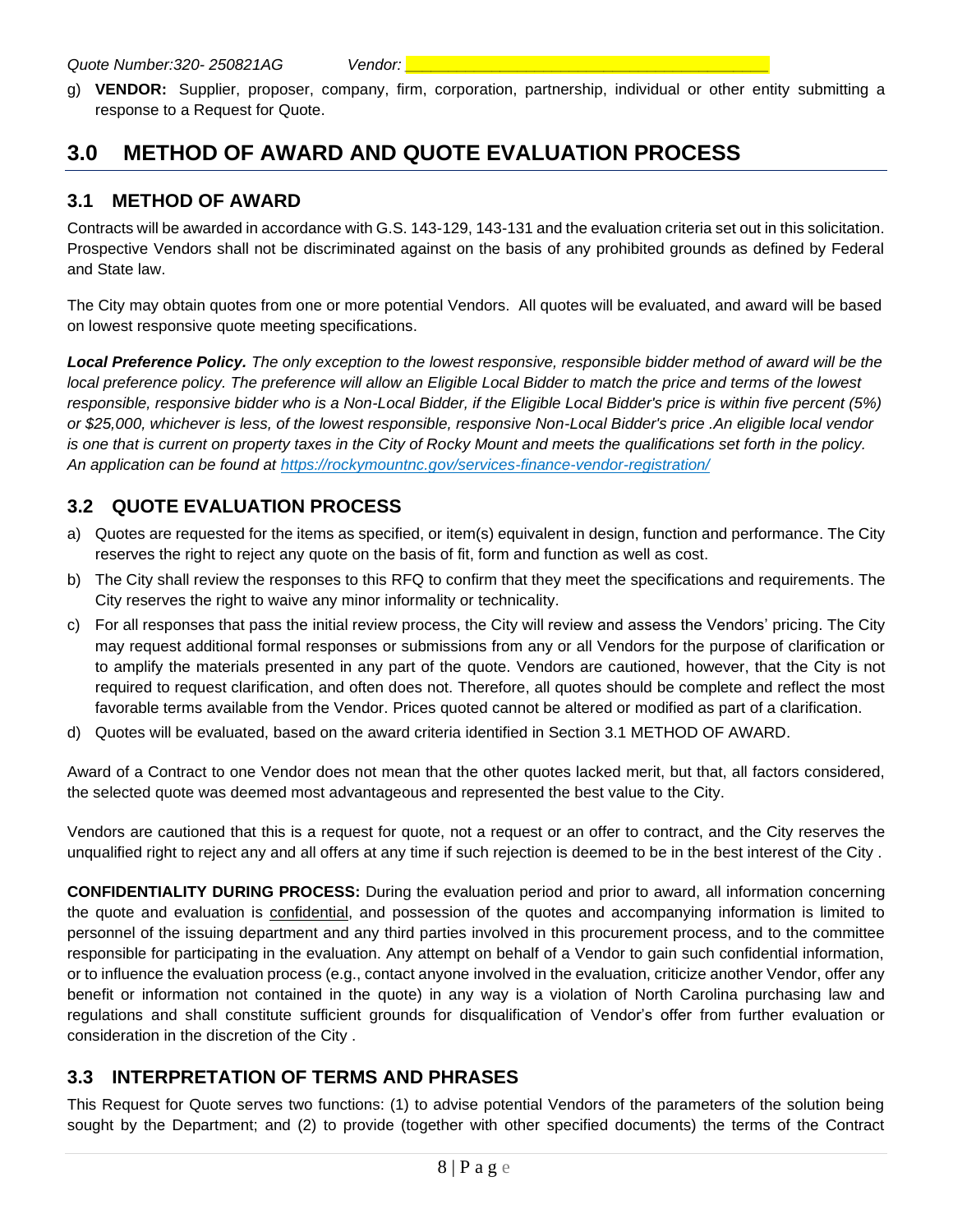resulting from this procurement. As such, all terms in the Request for Quote shall be enforceable as contract terms in accordance with the General Contract Terms and Conditions. The use of phrases such as "shall," "must," and "requirements" are intended to create enforceable contract conditions. In determining whether quotes should be evaluated or rejected, the Department will take into consideration the degree to which Vendors have proposed or failed to propose solutions that will satisfy the Department's needs as described in the Request for Quote. Except as specifically stated herein, no one requirement shall automatically disqualify a Vendor from consideration. However, failure to comply with any single requirement may result in the Department exercising its discretion to reject a quote in its entirety.

# <span id="page-8-0"></span>**4.0 REQUIREMENTS**

This Section lists the requirements related to this RFQ. By submitting a quote, the Vendor agrees to meet all stated requirements in this Section as well as any other specifications, requirements and terms and conditions stated in this RFQ. If Vendor is unclear or has any question about the specifications, requirements and terms and conditions herein, it is urged and cautioned to contact the issuing department Contract Lead as specified in this RFQ.

#### <span id="page-8-1"></span>**4.1 CONTRACT TERM**

The Contract shall have an initial term of One year Five months, beginning on the date of contract award (the "Effective Date").

*This contract will cover FY22 (January 2021-June 2022) and FY23-24 (July 2022-June 2024).* At the end of the Contract's current term, the City shall have the option, in its sole discretion, to renew the Contract on the same terms and conditions for up to a total of two additional one-year terms.

#### <span id="page-8-2"></span>**4.2 PRICING**

Quote price shall constitute the total cost to Buyer for delivery fully assembled and ready for use, including all applicable charges for shipping, delivery, handling, administrative and other similar fees. Vendor shall not invoice for any amounts not specifically allowed for in this Quote. Complete ATTACHMENT A: PRICING FORM and include with Quote.

#### <span id="page-8-3"></span>**4.3 INVOICES**

Vendor shall invoice the City of Rocky Mount Accounting Department. The standard format for invoicing shall be Single Invoices meaning that the Vendor shall provide the Buyer with an invoice for each order. Invoices shall include detailed line item information to allow Buyer to verify pricing at point of receipt matches the correct price from the original date of order. At a minimum, the following fields shall be included on all invoices:

Vendor's Billing Address, Customer Account Number, NC Contract Number, Order Date, Buyers Order Number, Manufacturer Part Numbers, Vendor Part Numbers, Item Descriptions, Price, Quantity, and Unit of Measure.

#### <span id="page-8-4"></span>**4.4MINORITY BUSINESS PARTICIPATION**

The Bidder has the responsibility to make a good faith effort to solicit minority proposals and to attain the aspirational ten percent (10%) goal. We encourage all Bidders even MWBE/HUBs to obtain the aspirational goal where subcontracting and supplier opportunities exist.

| <b>MWBE FIRM</b> | <b>OWNERSHIP STATUS</b> | <b>ADDRESS</b> | <b>WORK TYPE</b> |
|------------------|-------------------------|----------------|------------------|
|                  |                         |                |                  |
|                  |                         |                |                  |
|                  |                         |                |                  |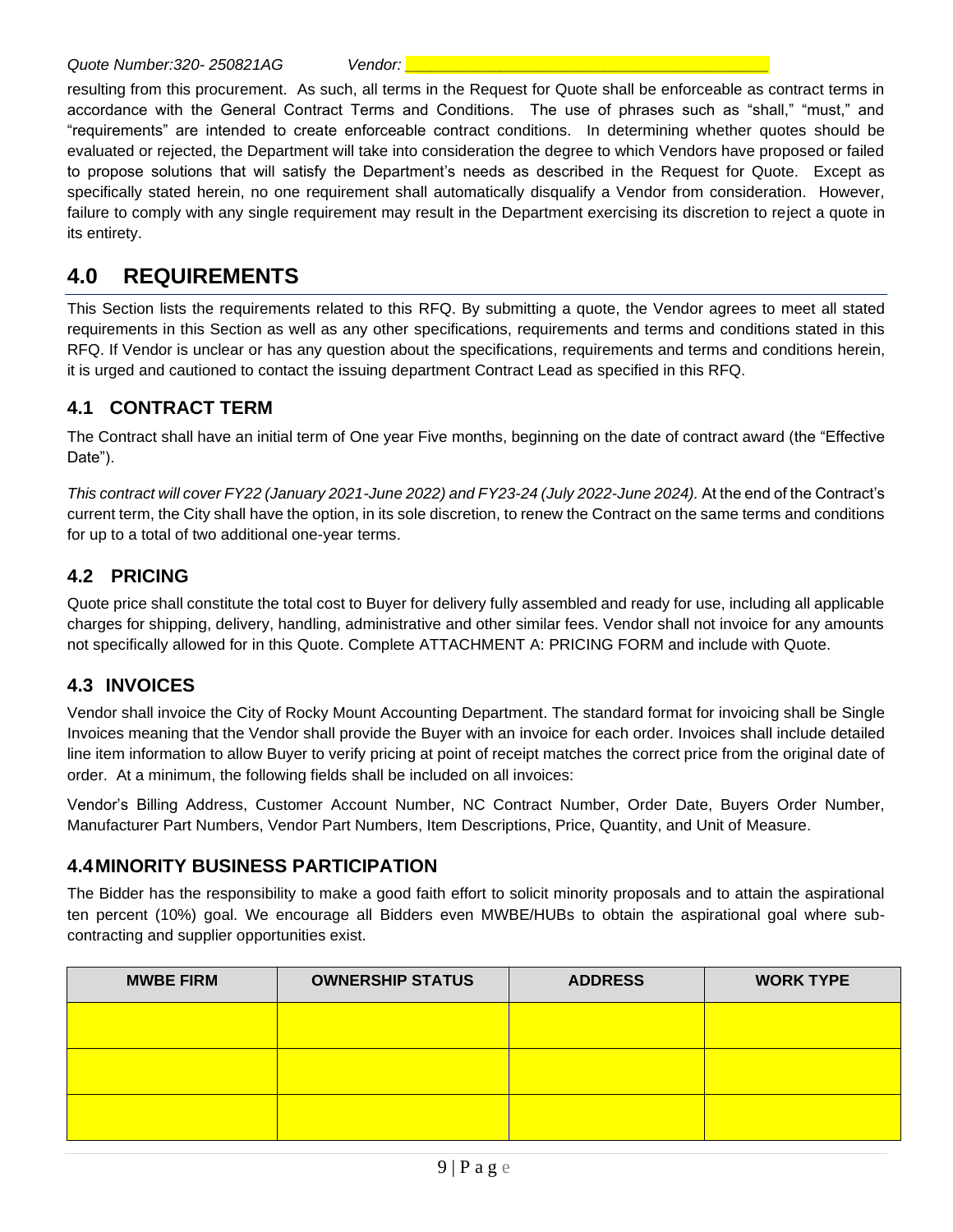#### <span id="page-9-0"></span>**4.5 REFERENCES**

Vendors shall provide at least three (3) different references for which your company has provided Services of similar size and scope to that proposed herein. The city of Rocky Mount may contact these users to determine the Services provided are substantially similar in scope to those proposed herein and Contractor's performance has been satisfactory. The information obtained shall be considered in the evaluation of the quote. If city of Rocky Mount references are provided it cannot be counted towards your three (3) required references but may be included in addition to.

| <b>COMPANY NAME</b>                            | <b>CONTACT NAME</b> | <b>TELEPHONE NUMBER</b> | <b>EMAIL</b> |
|------------------------------------------------|---------------------|-------------------------|--------------|
|                                                |                     |                         |              |
|                                                |                     |                         |              |
|                                                |                     |                         |              |
| <b>Optional: City of Rocky</b><br><b>Mount</b> |                     |                         |              |

# <span id="page-9-1"></span>**5.0 SCOPE OF WORK**

#### <span id="page-9-2"></span>**5.1 GENERAL SCOPE**

The city of Rocky Mount is seeking qualified companies to conduct Fire Alarm and Sprinkler Systems testing and provide repairs when required. All testing shall be completed in accordance with applicable NFPA guidelines, state law and local fire code/ordinances. Testing/service shall be based on the location schedule in 5.2. Testing will be completed on a scheduled basis and vendors will be responsible for providing the city a testing schedule 60 days in advance detailing the date, time and location that testing will occur. Responding firm should be able to provide maintenance and/or repair assistance within 48 hours. Labor rates for normal and afterhours request should be included in quote.

Provide a factory recommended professional service, testing, inspections and repair, of installed fire alarm system devices such as smoke detectors, heat detectors, duct-mounted smoke detectors, manual pull stations, audio-visual devices, fire alarm panels and digital alarm communicators. This testing and inspections service shall be performed by properly trained service technicians and inspectors. At least one technician performing the inspection shall be Factory Certified for the specific system being tested. Manufacturer certifications shall be submitted in response to this quote.

#### <span id="page-9-3"></span>**5.2 FIRE ALARM SYSTEM INSPECTION INFORMATION**

- a) All testing shall be done per the 2013 version of the NFPA 72 National Fire Alarm and Signaling Code.
- b) Scope will require the testing to be completed and a deficiencies list generated via email, for any problems requiring immediate attention. This email will be sent within 24 hours of the completion of the test.
- c) Work hours will be from 8:00 am till 4:00 pm ET Monday through Friday and Saturdays where mutually agreed upon.
- d) Vendor responsible for identifying special needs for access to devices, such as ladders, lifts, etc.
- e) Vendor shall provide all ladders, lifts, radios, test equipment, tools, sources of smoke and heat, and materials as needed, to accomplish the testing per NFPA 72.
- f) Vendor shall provide an hourly labor rate for small repairs. Provide a rate for normal business and a rate for off business hours or weekends. Examples would include smoke detector and base replacement, manual pull station replacement, monitor module replacement, control module replacement, speaker/strobe device replacement, horn/strobe replacement, strobe only replacement.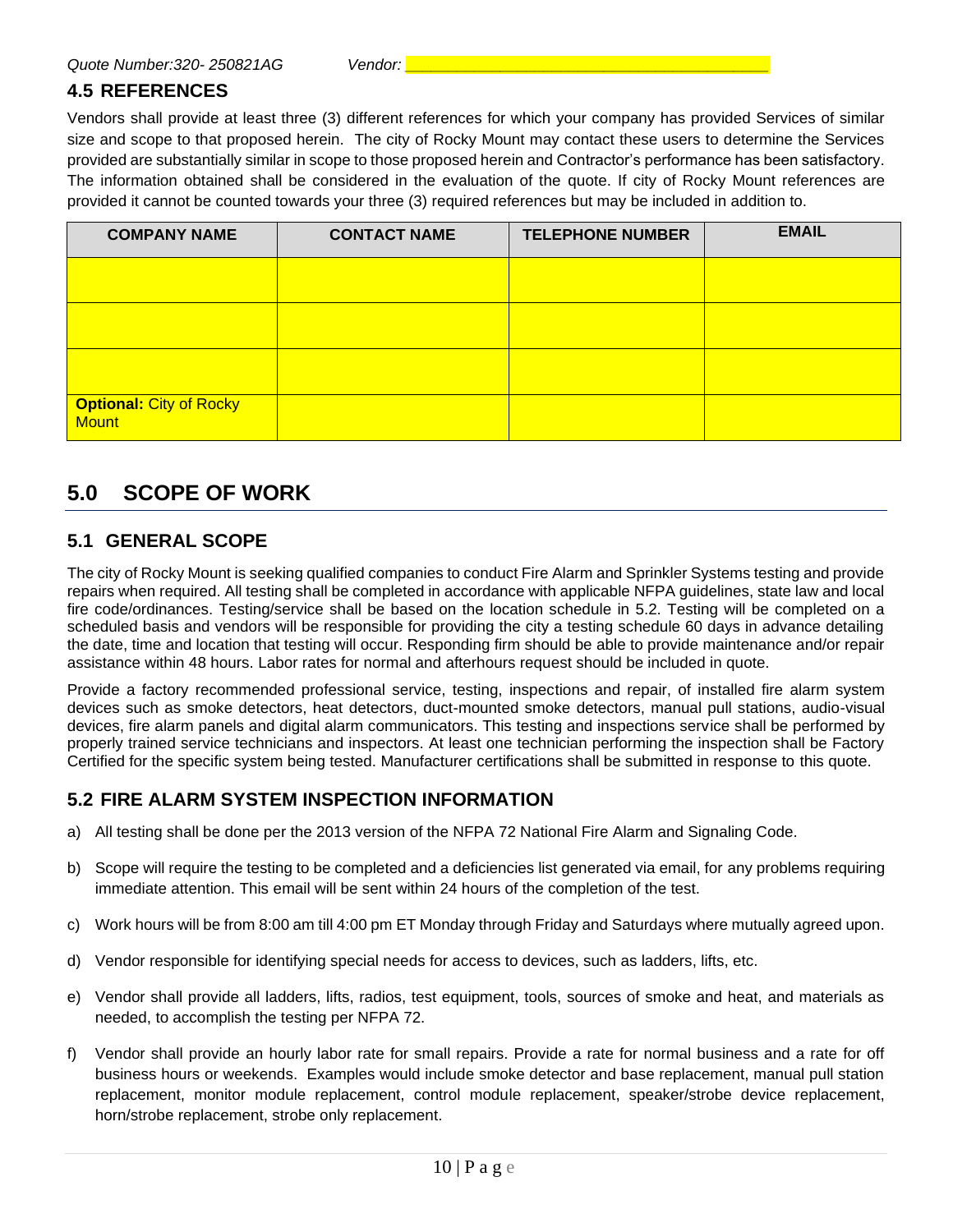- g) Vendor shall provide a quote for large repairs when identified. Examples would include power supply replacement, duct smoke detector replacement, and zone chart replacement.
- h) Vendor shall provide documentation of the system testing using an Excel spreadsheet provided by the City.
- i) Vendor shall provide a printout from the Fire Alarm Control Panel for each test.
- j) Vendor shall provide a printout from the Fire Alarm Control Panel for the smoke detector sensitivity levels for each system annually.
- k) The test frequency shall be annually and test methods shall be as described in the 2013 version of NFPA 72, Table 14.4.3.2.
- l) Vendor shall conduct elevator capture testing as follows. Test each elevator lobby detector for proper response and capture of each cab to the proper level. Test each elevator machine room smoke detector for proper response and capture to the proper level. Test each elevator shaft and pit device for proper response, capture to the proper level, and shunt trip where provided. Facilities Maintenance will provide access to all spaces and personnel to reset the elevator controllers and shunt trip beakers.
- m) Vendor shall provide a work schedule for each building within 60 days of award. This schedule must be approved by the Property and Risk Division Manager or designee and adhered to throughout the contract. Any deviations must be approved by the Property and Risk Division Manager.

#### <span id="page-10-0"></span>**5.3 REPAIR SERVICES**

The main purpose of this contract is to always maintain all fire systems in a ready-to-use condition through proper inspection, testing and maintenance. However, repairs will be needed periodically due to normal wear/tear, equipment service life, unexpected damage, or vandalism. The vendor shall cite the source for an identified repair with a written justification to the respective maintenance supervisor within seven (7) calendar days of inspection completion date. Any repair to a fire alarm system that may be needed shall be requested, justified, quoted, and performed separately. See Attachment A - Pricing Form to provide an hourly labor rate per technician for repair to any fire alarm system. The vendor may submit a detailed justification with a quote for all parts and labor needed for any repair; however, The City reserves the right to obtain additional quotes for repairs via competitive bid. Emergency repairs will be handled via current purchasing procedures.

#### **CALL BACK REPAIR:**

The Vendor shall furnish labor and parts to repair equipment on a call back basis as required during normal work hours (8:00am – 5:00pm ET) Monday through Friday and other times when required. Hourly rate for technician and helper (when required). Furnish parts and materials required to place equipment in working condition per manufacturer's specifications. Parts and Materials will be furnished by the Vendor, plus or minus a percent. Specify cost schedule (e.g., invoice, manufacturer price schedule, etc.) where manufacturer price schedule is referenced. The Vendor must notify the Purchasing Division of any price schedule changes and submit a revised schedule.

#### Normal number of Technician(s)/Helper required:

#### **EQUIPMENT AND SUPPLIES**:

The Contractor shall furnish all necessary labor, transportation, equipment, supplies, and materials necessary for professionally performing all work in this contract. Losses to the City caused by inferior quality work, equipment, supplies, or materials will be reimbursed by the Vendor.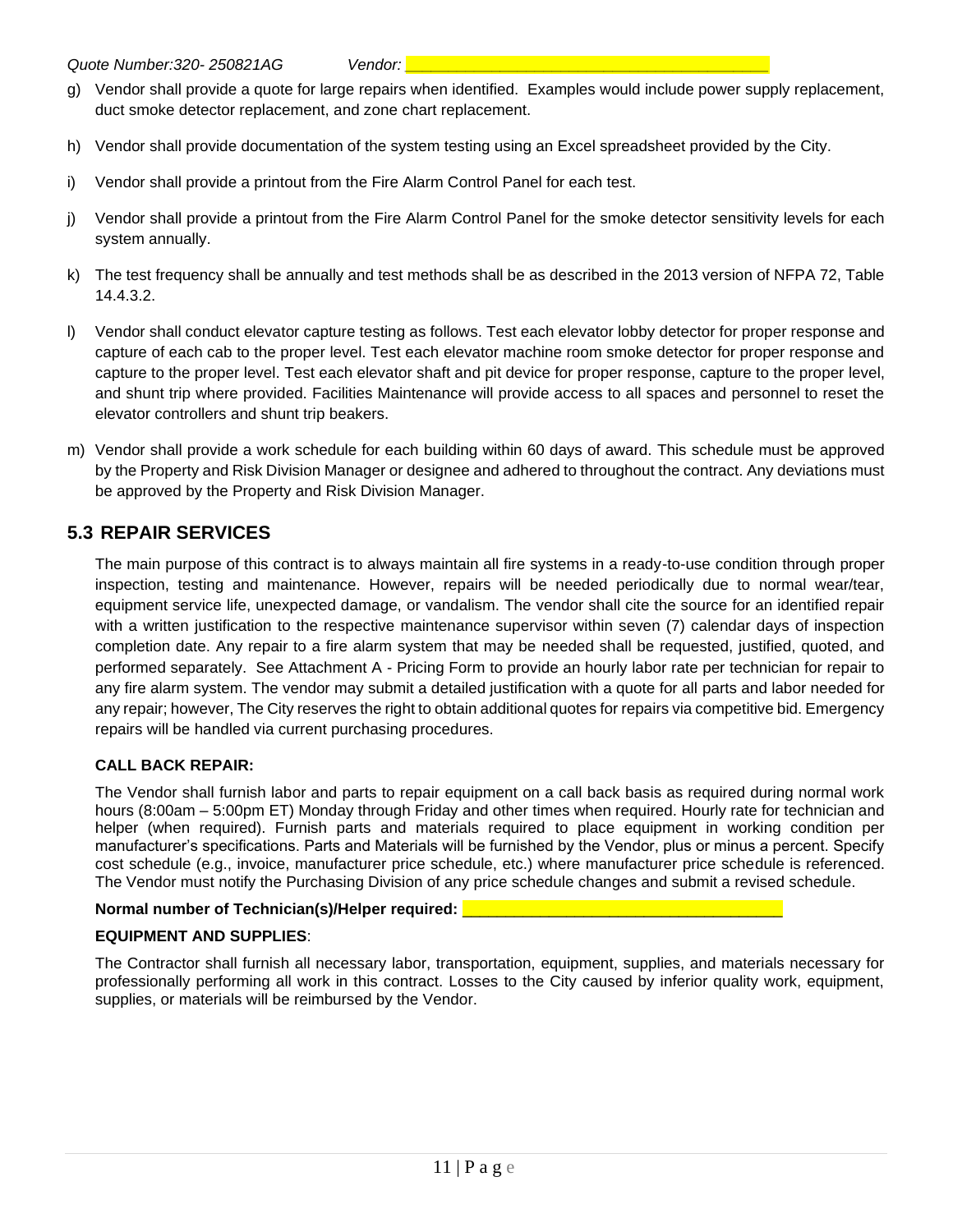# <span id="page-11-0"></span>**5.4 LOCATIONS**

# *Fire Alarm Systems*

| <b>Facility Address</b>  | <b>System</b> | Location                     | <b>Device</b>    | Manufacture                | Model #        | Quantity     | <b>Last Date inspected</b> | <b>Account #</b> | Passcode | <b>Building</b>                              | <b>Pull Station</b> | <b>Heat Detector</b> | <b>Smoke</b> | Annun          | <b>Duct</b>    | <b>AV</b> | <b>Strobe</b>  |
|--------------------------|---------------|------------------------------|------------------|----------------------------|----------------|--------------|----------------------------|------------------|----------|----------------------------------------------|---------------------|----------------------|--------------|----------------|----------------|-----------|----------------|
| 270 Gay St               | Alarm         | Mech. Room                   | FAP              | Simplex                    | 4100U          | $\mathbf{1}$ | 7/26/2021                  | 104-1994         | 1168     | Imperial                                     | 16                  | 11                   | 44           |                | 30             | 25        | 43             |
| 367 N. Franklin St.      | Alarm         | Basement                     | FAP              | Simplex                    | 4100U          | 1            | 7/26/2021                  | 104-1227         | 1168     | Theater                                      | 10                  | 12                   | 17           |                | 3              | 18        | 12             |
| 344 Falls Road           | Alarm         | Basement                     | FAP              | Simplex                    | 4010           | $\mathbf 1$  | 7/26/2021                  | 104-1982         | 2000     | <b>Ed Building</b>                           |                     |                      | $\mathbf{1}$ |                | 3              | 9         | 16             |
| 111 Coast Line Street    | Alarm         | Basement                     | FAP              | Simplex                    | 4004-9101      |              | 8/14/2020                  |                  |          | <b>Bus Station</b>                           | 6                   |                      |              |                |                | -6        |                |
| 301 Cokey Rd.            | Alarm         | Courtroom                    | FAP              | Simplex                    | 4001-9403      |              | 8/14/2020                  |                  |          | Judicial Center                              | 14                  |                      | 24           |                | 8              | 12        | -3             |
| 331 S. Franklin          | Alarm         | Police Dept                  | FAP              | Simplex                    | 4100           | 1            | 4/20/2021                  |                  |          | City Hall                                    | 40                  | $\overline{2}$       | 41           |                | 18             | 28        |                |
| 402 E Virginia St        | Alarm         | OIC Tenant                   | FAP              | <b>Edwards System Tech</b> | $IO-64$        | $\mathbf{1}$ | 10/19/2020                 |                  |          | <b>BTWHS</b>                                 |                     |                      |              |                |                |           |                |
| 747 Pennsylvania Ave     | Alarm         | <b>BTWCC</b>                 | FAP              | Vigilant                   | VS Series      | 1            |                            |                  |          | <b>Community Center</b>                      |                     |                      |              |                |                |           |                |
| 719 Recreation Dr        | Alarm         | Offices                      | FAP              | Simplex                    | 4007           | $\mathbf{1}$ |                            |                  |          | South RM Community<br>center                 |                     |                      |              |                |                |           |                |
| 210 Albemarle Ave        | Alarm         | Mech Room                    | FAP              | Simplex                    | 4010           | $\mathbf{1}$ | 3/3/2021                   |                  |          | Burnette                                     | -5                  | 3                    | 25           |                |                | 6         | 3              |
| 205 NE Main St           | Alarm         | Mech Room                    | FAP              | Simplex                    | 4010           | $\mathbf{1}$ |                            |                  |          | Douglas Bldg.                                | 11                  | $\overline{2}$       | 24           |                |                | 14        | -2             |
| 154 E Thomas St          | Alarm         | Mech Room                    | FAP              | Simplex                    | 4010           | $\mathbf{1}$ |                            |                  |          | Manhattan Bldg.                              | 5                   |                      | 5            |                |                | 6         | $\overline{2}$ |
| 170 E. Thomas St         | Alarm         | <b>Rear Theater</b>          | FAP              | Simplex                    | 4010           | $\mathbf{1}$ |                            |                  |          | <b>BTW Theater</b>                           |                     |                      |              |                |                |           |                |
|                          |               |                              |                  |                            |                |              |                            |                  |          | Thorpe Building (D's Chill                   |                     |                      |              |                |                |           |                |
| 207 E Thomas St          | Alarm         | Mech Room                    | FAP              | Fire-Lite Alarms           | MS 9200 UDLS 1 |              |                            |                  |          | Spot)                                        |                     |                      |              |                | $\overline{2}$ | 9         |                |
| 101 Coastline St         | Alarm         | Amtrak office<br>Mechanincal | FAP              | Fire-Lite Alarms           | MS-9600LS      | - 1          |                            |                  |          | <b>Train Station</b>                         | 40                  | $\overline{2}$       | 41           |                | 18             | 28        |                |
| 285 NE Main St           | Alarm         | Room                         | FAP              | Simplex                    | 4100ES         | $\mathbf{1}$ | 8/13/2021                  |                  |          | <b>Event Center</b>                          | $\overline{2}$      | 5                    | 18           | $\overline{2}$ | 8              | 98        | 32             |
| <b>Sprinkler Systems</b> |               |                              |                  |                            |                |              |                            |                  |          |                                              |                     |                      |              |                |                |           |                |
| 270 Gay St               | Sprinkler     | Mechanical Room              | Fire Pump        |                            |                | 1            | 3/16/2021                  |                  |          | Imperial                                     |                     |                      |              |                |                |           |                |
| 270 Gay St               | Sprinkler     | Mechanical Room              | Wet System       |                            |                |              | 3/16/2021                  |                  |          | Imperial                                     |                     |                      |              |                |                |           |                |
| 270 Gay St               | Sprinkler     | Behind Restaurant Wet System |                  |                            |                |              | 3/16/2021                  |                  |          | Imperial                                     |                     |                      |              |                |                |           |                |
| 270 Gay St               | Sprinkler     | <b>Behind Restaurant</b>     | Dry System       |                            |                |              | 3/16/2021                  |                  |          | Imperial                                     |                     |                      |              |                |                |           |                |
| 270 Gay St               | Sprinkler     | Art Center                   | Deludge          |                            |                |              | 3/16/2021                  |                  |          | Imperial                                     |                     |                      |              |                |                |           |                |
| 270 Gay St               | Sprinkler     | <b>Mechanical Room</b>       | <b>Backflows</b> |                            |                | 3            | 3/16/2021                  |                  |          | Imperial                                     |                     |                      |              |                |                |           |                |
| 367 N. Franklin St.      | Sprinkler     | Basement                     | <b>Backflows</b> |                            |                |              | 3/16/2021                  |                  |          | Theater                                      |                     |                      |              |                |                |           |                |
| 368 N. Franklin St.      | Sprinkler     | Basement                     | Wet system       |                            |                |              | 3/16/2021                  |                  |          | Theater                                      |                     |                      |              |                |                |           |                |
| 101 Coastline St.        | Sprinkler     | Basement                     | Wet System       |                            |                |              | 2/4/2021                   |                  |          | <b>Train Station</b>                         |                     |                      |              |                |                |           |                |
| 101 Coastline St.        | Sprinkler     | Basement                     | Dry System       |                            |                |              | 2/4/2021                   |                  |          | <b>Train Station</b>                         |                     |                      |              |                |                |           |                |
| 101 Coastline St.        | Sprinkler     |                              | Backflow         |                            |                | 3            | 2/4/2021                   |                  |          | <b>Train Station</b>                         |                     |                      |              |                |                |           |                |
| 331 S. Franklin St       | Sprinkler     | Penthouse                    | Backflow         |                            |                |              |                            |                  |          | City Hall                                    |                     |                      |              |                |                |           |                |
| 106 E. Grand Ave.        | Sprinkler     | SE corner                    | Wet System       |                            |                |              | 3/19/2021                  |                  |          | Fleet Maintenance                            |                     |                      |              |                |                |           |                |
| 720-724 Albemarle Ave    | Sprinkler     | Warehouse                    | Dry System       |                            |                | 8            | 2/5/2021                   |                  |          | City warehouse<br>Thorpe Building (D's Chill |                     |                      |              |                |                |           |                |
| 207 E Thomas St          | Sprinkler     | Restaurant                   | Wet              |                            |                |              |                            |                  |          | Spot)                                        |                     |                      |              |                |                |           |                |
|                          |               |                              |                  |                            |                |              |                            |                  |          |                                              |                     |                      |              |                |                |           |                |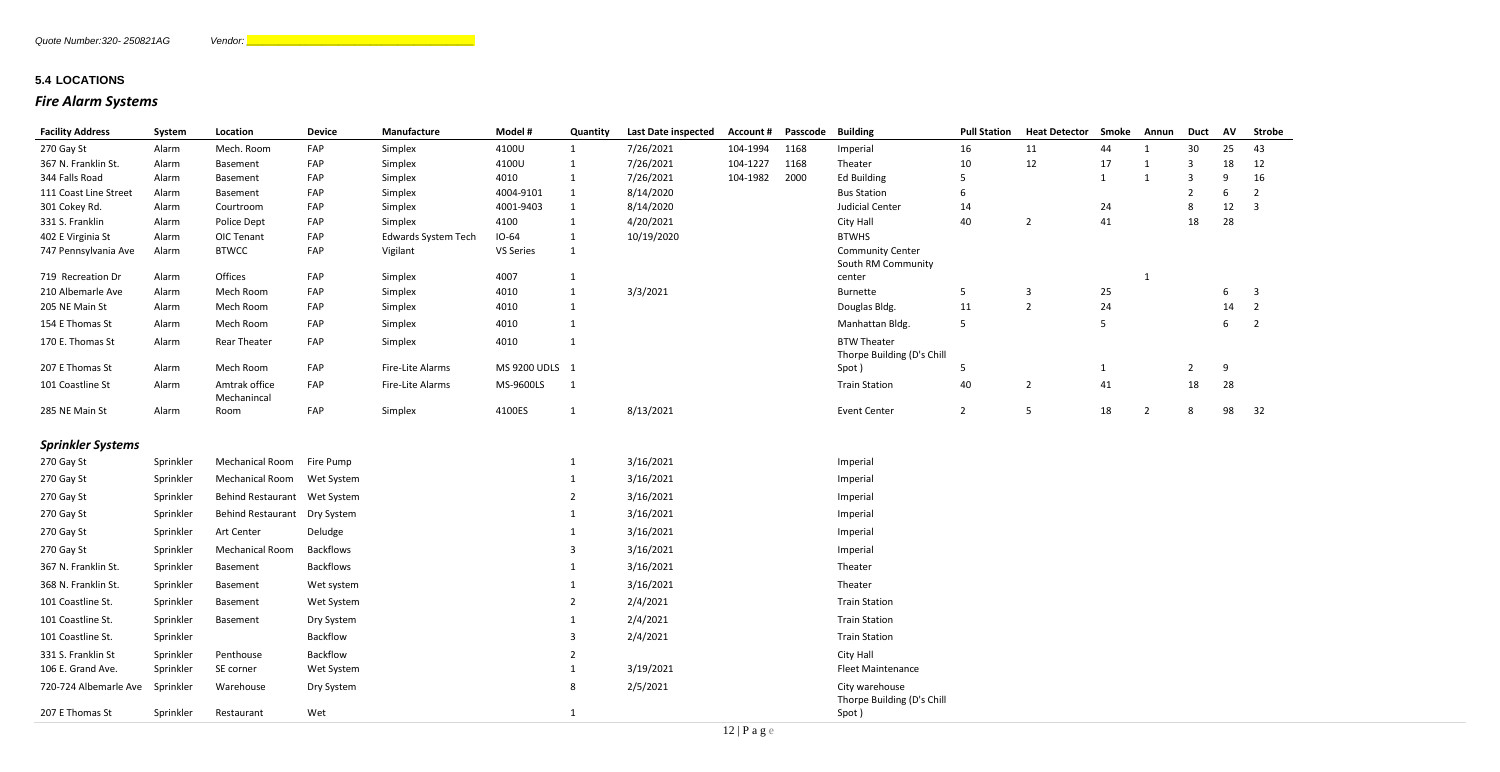## Building (D's Chill

# Building (D's Chill

| Quote Number: 320-250821AG |           | Vendor:    |                 |                |                                                       |
|----------------------------|-----------|------------|-----------------|----------------|-------------------------------------------------------|
| 207 E Thomas St            | Sprinkler | Restaurant | Hood            | $\mathbf{1}$   | Thorpe Building (D's<br>Spot)<br>Thorpe Building (D's |
| 207 E Thomas St            | Sprinkler | Restaurant | <b>Backflow</b> | $\overline{2}$ | Spot)                                                 |
| 101 S. George Street       | Sprinkler | Mech Room  | Wet             |                | Fire Station 1                                        |
| 101 S. George Street       | Sprinkler | Mech Room  | Backflow        |                | Fire Station 1                                        |
| 900 Springfield Rd.        | Sprinkler | Mech Room  | Wet             |                | Fire Station 3                                        |
| 900 Springfield Rd.        | Sprinkler | Mech Room  | Backflow        |                | Fire Station 3                                        |
| 900 S. Winstead Ave        | Sprinkler | Mech Room  | Wet             |                | Fire Station 4                                        |
| 900 S. Winstead Ave        | Sprinkler | Mech Room  | <b>Backflow</b> |                | Fire Station 4                                        |
| 105 Rowe Dr.               | Sprinkler | Mech Room  | Wet             |                | Fire Station 5                                        |
| 105 Rowe Dr.               | Sprinkler | Mech Room  | Backflow        |                | Fire Station 5                                        |
| 2054 Fenner Road           | Sprinkler | Mech Room  | Wet             |                | Fire Station 6                                        |
| 2054 Fenner Road           | Sprinkler | Mech Room  | Backflow        |                | Fire Station 6                                        |
| 9914 NC-4                  | Sprinkler | Mech Room  | Wet             |                | Fire Station 7                                        |
| 9914 NC-4                  | Sprinkler | Mech Room  | Backflow        |                | Fire Station 7                                        |
| 180 Cokey Rd               | Sprinkler | Mech Room  | Wet             |                | Fire Logistics Facility                               |
| 180 Cokey Rd               | Sprinkler | Mech Room  | <b>Backflow</b> |                | <b>Fire Logistics Facility</b>                        |
| 285 NE Main St             | Sprinkler | Restaurant | Hood            | 3              | <b>Event Center</b>                                   |
| 285 NE Main St             | Sprinkler | Mech Room  | Wet             | 3              | <b>Event Center</b>                                   |
| 285 NE Main St             | Sprinkler | Mech Room  | Backflow        | 3              |                                                       |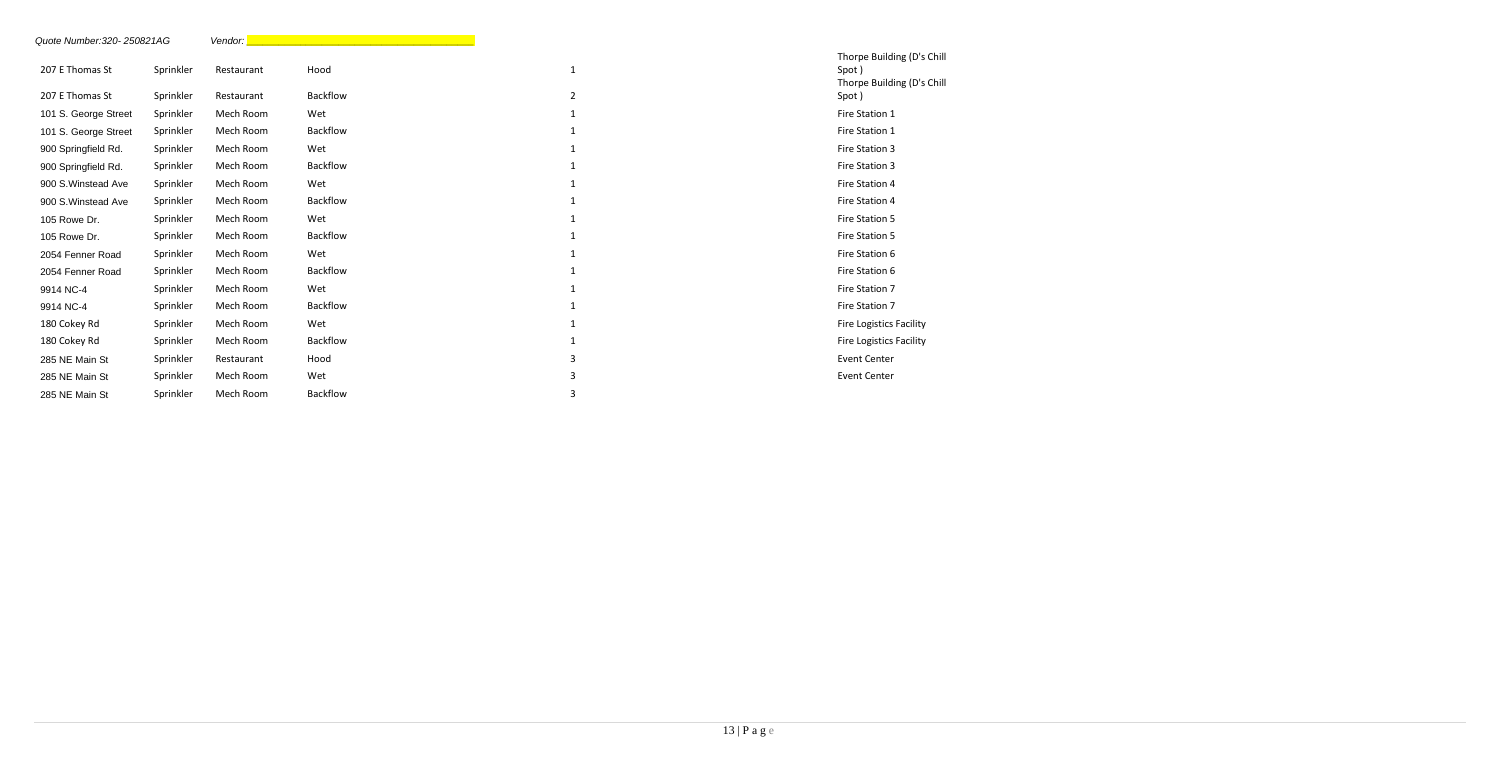### <span id="page-13-0"></span>**5.5 VENDOR'S REPRESENTATION**

- n) Vendor warrants that qualified personnel shall provide all services that may be required under The Contract in a professional manner. "Professional manner" means that the personnel performing the services shall possess the skill and competence consistent with at least the prevailing business standards in the industry. Vendor agrees that it shall not enter any agreement with a third party that may abridge any rights of the City under The Contract. Vendor shall serve as the prime contractor under The Contract and shall be responsible for the performance and payment of all subcontractor(s) that may be approved by the City. Names of any third-party Vendors or subcontractors of Vendor may appear for purposes of convenience in Contract documents; and shall not limit Vendor's obligations hereunder.
- o) If any goods, services, functions, or responsibilities not specifically described in The Contract are required for Vendor's proper performance, provision and delivery of the goods and services under The Contract, or are an inherent part of or necessary sub-requirement included within such goods and services, they will be deemed to be implied by and included within the scope of the contract to the same extent and in the same manner as if specifically described in the contract. Unless otherwise expressly provided herein, Vendor will furnish all of its own necessary management, supervision, labor, facilities, furniture, computer and telecommunications equipment, software, supplies and materials necessary for the Vendor to provide and deliver the goods and services.
- p) Vendor warrants that it has the financial capacity to perform and to continue perform its obligations under the contract; that Vendor has no constructive or actual knowledge of an actual or potential legal proceeding being brought against Vendor that could materially adversely affect performance of The Contract; and that entering into The Contract is not prohibited by any contract, or an order by any court of competent jurisdiction.

**Attachments to this RFQ begin on the next page.**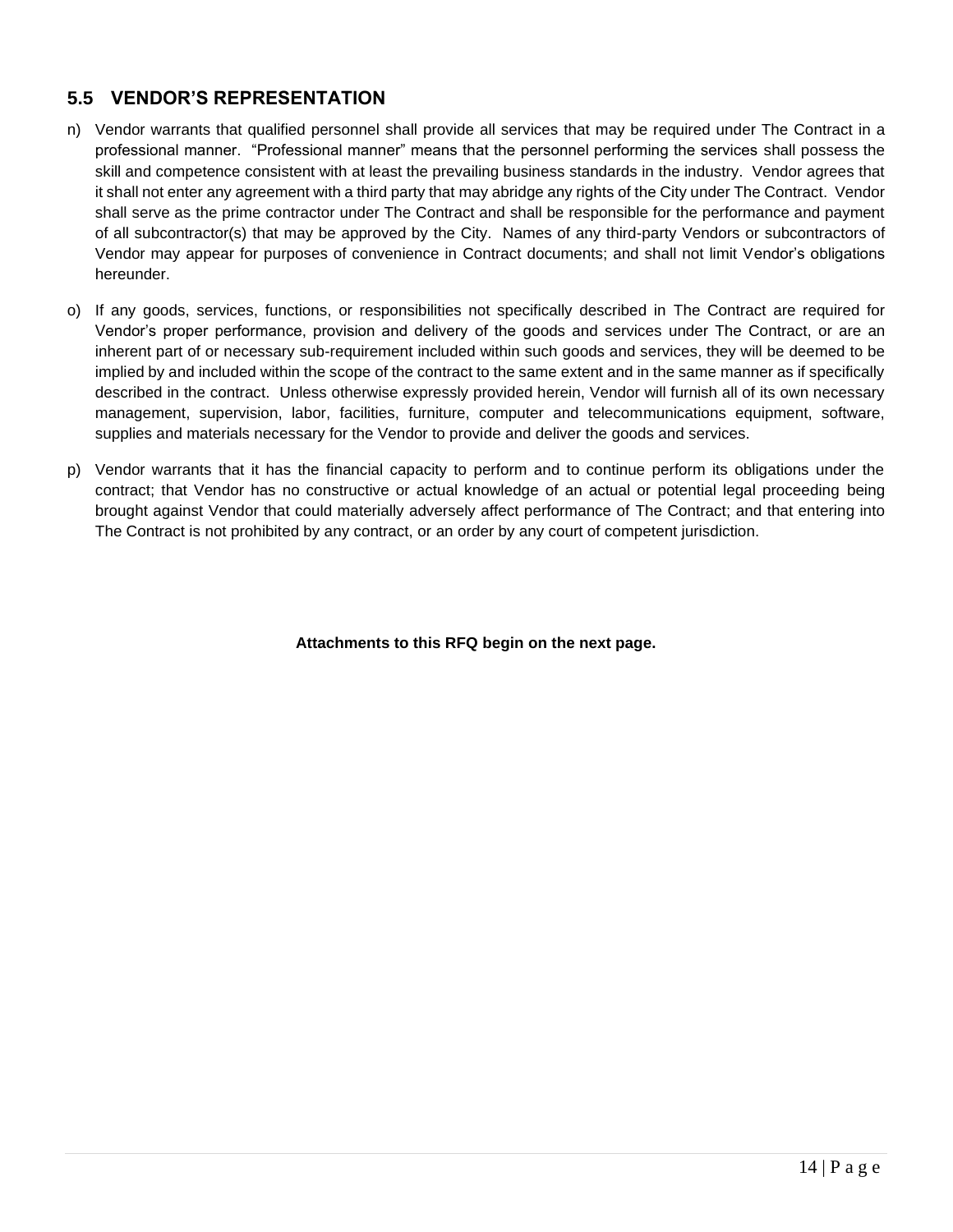#### <span id="page-14-0"></span>**ATTACHMENT A: PRICING FORM**

The price below is to include cost of all labor, transportation, parts, and any incidental equipment or supplies necessary to complete service in a professional manner. These prices will be used as a reference for any repairs made to buildings included in this contract per Section 5.3 of this RFQ. Materials and parts costs will be purchased on separate contracts. Bidder shall provide labor rates for normal and afterhours request in response to this RFQ.

The undersigned, as bidder, proposes and agrees if this proposal is accepted to contract with the City of Rocky Mount for the furnishing of all materials, equipment, and labor necessary to complete the scope of work described in these documents in full and complete accordance with the contract documents, and to the full and entire satisfaction of the City of Rocky Mount for the sum of:

| <b>ITEM#</b>   | <b>DESCRIPTION</b>                                | <b>UOM</b> | <b>UNIT PRICE</b>         | <b>EXTENDED</b><br><b>PRICE</b> |
|----------------|---------------------------------------------------|------------|---------------------------|---------------------------------|
|                | FY22 January 2022 - June 2022                     | 5 months   | $\frac{1}{2}$             | \$                              |
| $\overline{2}$ | FY 23 July 2022 - June 2023                       | 12 months  | \$                        | $\overline{\mathbf{S}}$         |
| 3              | Labor Rates (Mon - Fri) (8:00 am -<br>$5:00$ pm)  | Per hour   | $\boldsymbol{\mathsf{s}}$ | \$                              |
| 4              | Labor Rates (Mon - Fri) (after<br>hours)          | Per hour   | \$                        | \$                              |
| 5              | Service Calls (includes weekends<br>and holidays) | Per hour   | $\boldsymbol{\mathsf{s}}$ | \$                              |

#### **TOTAL PROPOSAL PRICE: Dollars \$ \_\_\_\_\_\_\_\_\_**

**\*NOTE:** Service Calls which may be required between Inspections. Service work performed between the hours of 8:00 a.m. - 5:00 p.m., Monday through Friday, except \*holidays.

Service Calls at 5:00 p.m. - 8:00 a.m., Monday - Friday

\*Service Calls - Saturday, Sunday, Holidays -5:00 p.m. on Friday through 8:00 a.m. on Monday.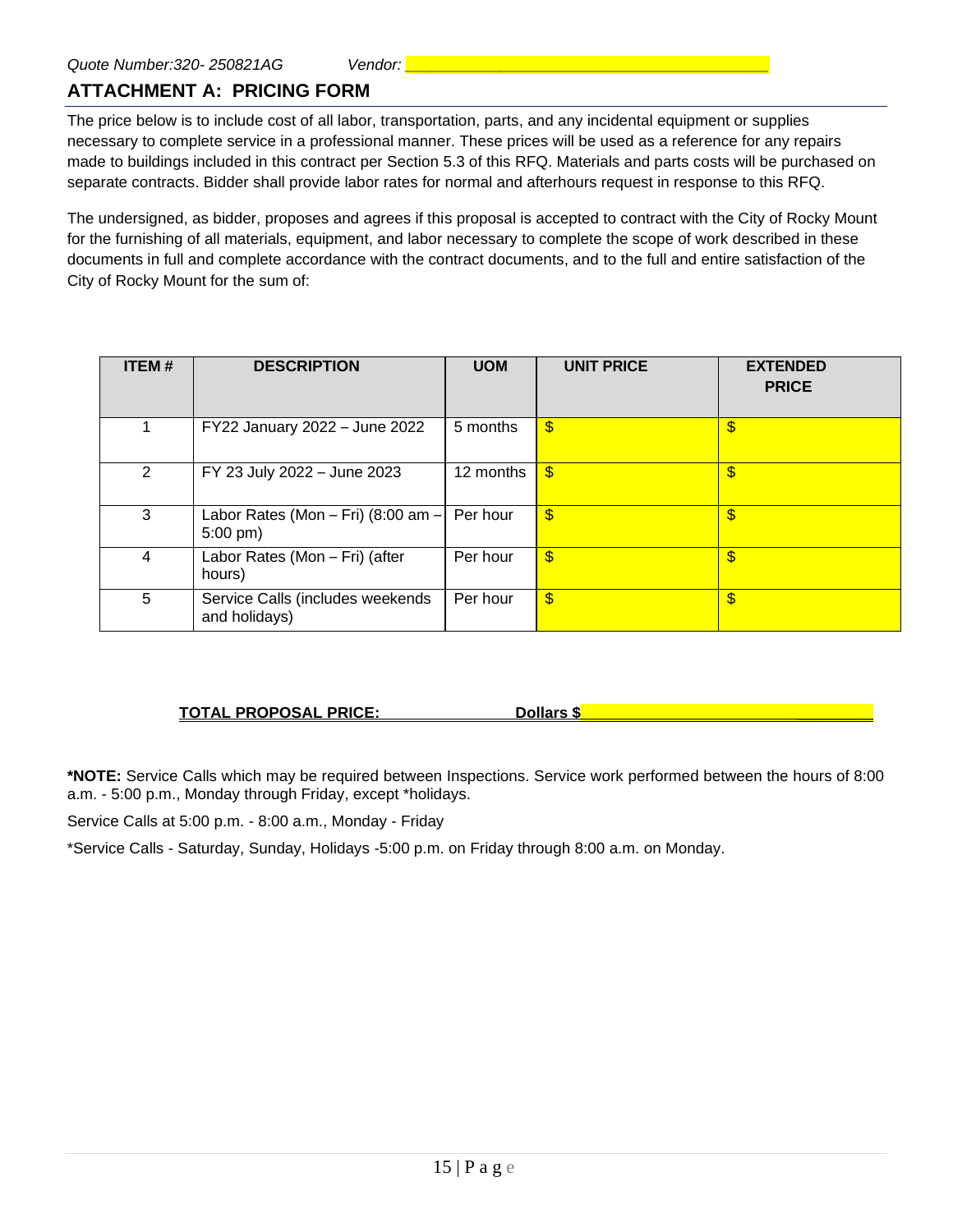#### <span id="page-15-0"></span>**ATTACHMENT B: INSTRUCTIONS TO BIDDERS**

**City of Rocky Mount Instructions to Bidders Review** <https://rockymountnc.gov/vendor>

#### <span id="page-15-1"></span>**ATTACHMENT C: ACCEPTANCE OF GENERAL TERMS & CONDITIONS**

Review Terms and Conditions: General at <https://rockymountnc.gov/vendor> Terms and conditions on the vendor webpage that do not apply to this bid: Federal UG Terms, FEMA Contract Provisions, Sample Contract Terms.

Check here to indicate that you have read and agree to the City of Rocky Mount General Teems & Conditions.